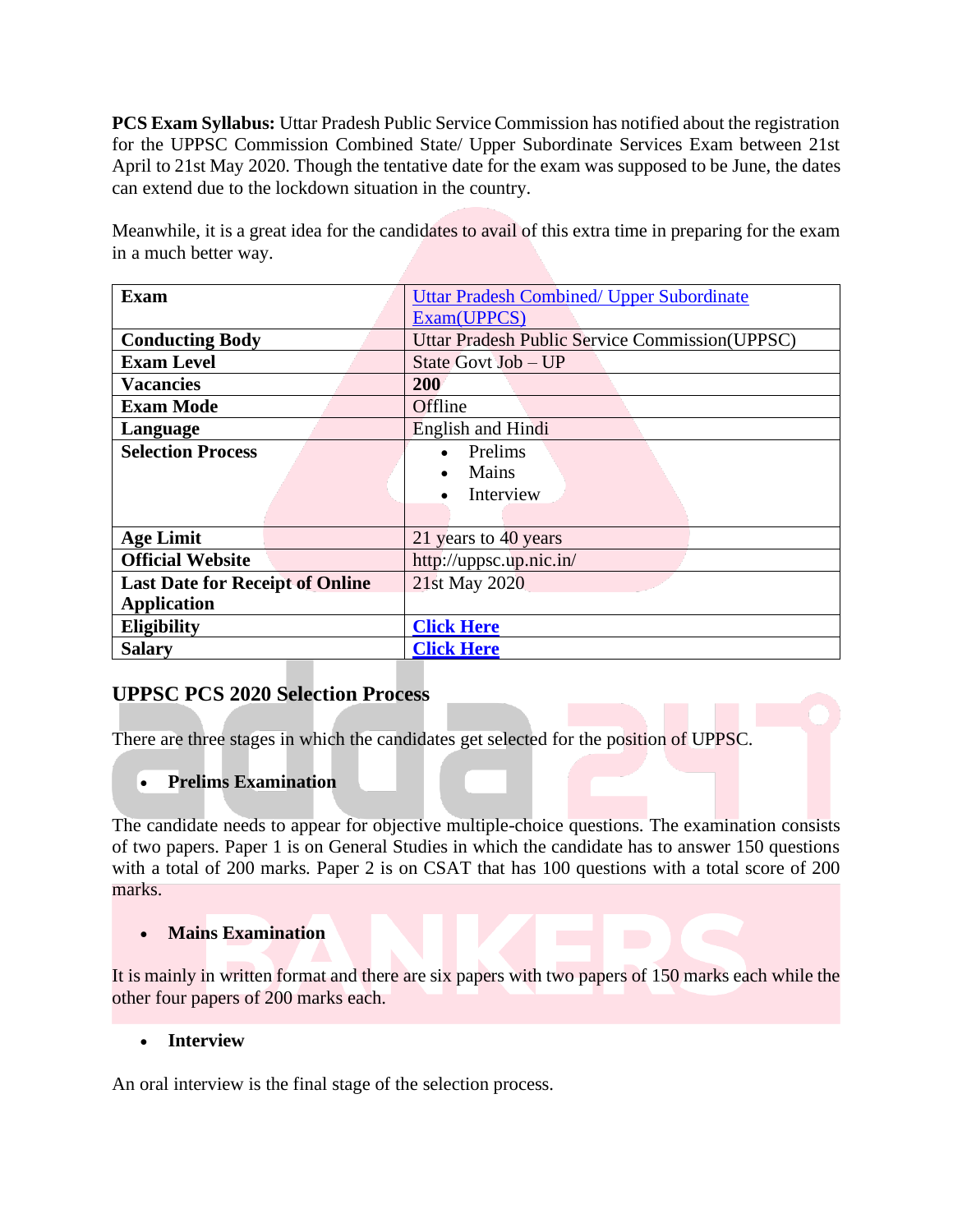#### **[UPPSC PCS 2020 Exam](https://www.bankersadda.com/uppsc-pcs-2020-exam-preparation-tips-strategies/)  [Preparation –](https://www.bankersadda.com/uppsc-pcs-2020-exam-preparation-tips-strategies/) Tips & [Strategies](https://www.bankersadda.com/uppsc-pcs-2020-exam-preparation-tips-strategies/)**

**[UPPSC PCS Salary](https://www.bankersadda.com/uppsc-pcs-salary-structure-salary-of-pcs-after-7th-pay-commission/)  [Structure: Salary of PCS](https://www.bankersadda.com/uppsc-pcs-salary-structure-salary-of-pcs-after-7th-pay-commission/)  [After 7th Pay Commission](https://www.bankersadda.com/uppsc-pcs-salary-structure-salary-of-pcs-after-7th-pay-commission/)**

**[UPPSC PCS 2020](https://www.bankersadda.com/uppsc-pcs-2020-notification-check-important-uppsc-exam-dates-and-eligibility-criteria/)  Notification- [Check Eligibility](https://www.bankersadda.com/uppsc-pcs-2020-notification-check-important-uppsc-exam-dates-and-eligibility-criteria/)**

### **UPPSC Syllabus 2020- Prelims**

| <b>Name of the Test</b>      | <b>No. of Questions</b> | Marks |
|------------------------------|-------------------------|-------|
| General Studies $-I$         | 150                     | 200   |
| General Studies-II(Aptitude) | 100                     | 200   |

For Prelims Paper 1, the candidate needs to prepare on these topics.

- National and International Current events
- Indian history
- World and Indian Geography
- Indian Polity
- Social and Economic Development
- General issues such as climatic change and others
- General Science

For Prelims Paper 2, the candidates need to prepare on these topics:

- Comprehension
- Interpersonal skills
- Analytical ability and Logical reasoning
- Problem-solving and decision making
- Mental ability
- Elementary Mathematics
- General Hindi
- General English

#### **Practice With,**

- [UPPSC Prelims 2020 Online Test Series](https://www.adda247.com/product-testseries/5323/uppsc-prelims-2020-online-test-series)
- [Click Here to Visit Adda247.com for Study Material](https://www.adda247.com/?utm_source=bankersadda&utm_medium=article)

# **UPPSC Syllabus 2020- Mains**

| <b>Name of the Test</b> | <b>Total Marks</b> | <b>Time</b> |
|-------------------------|--------------------|-------------|
|                         |                    |             |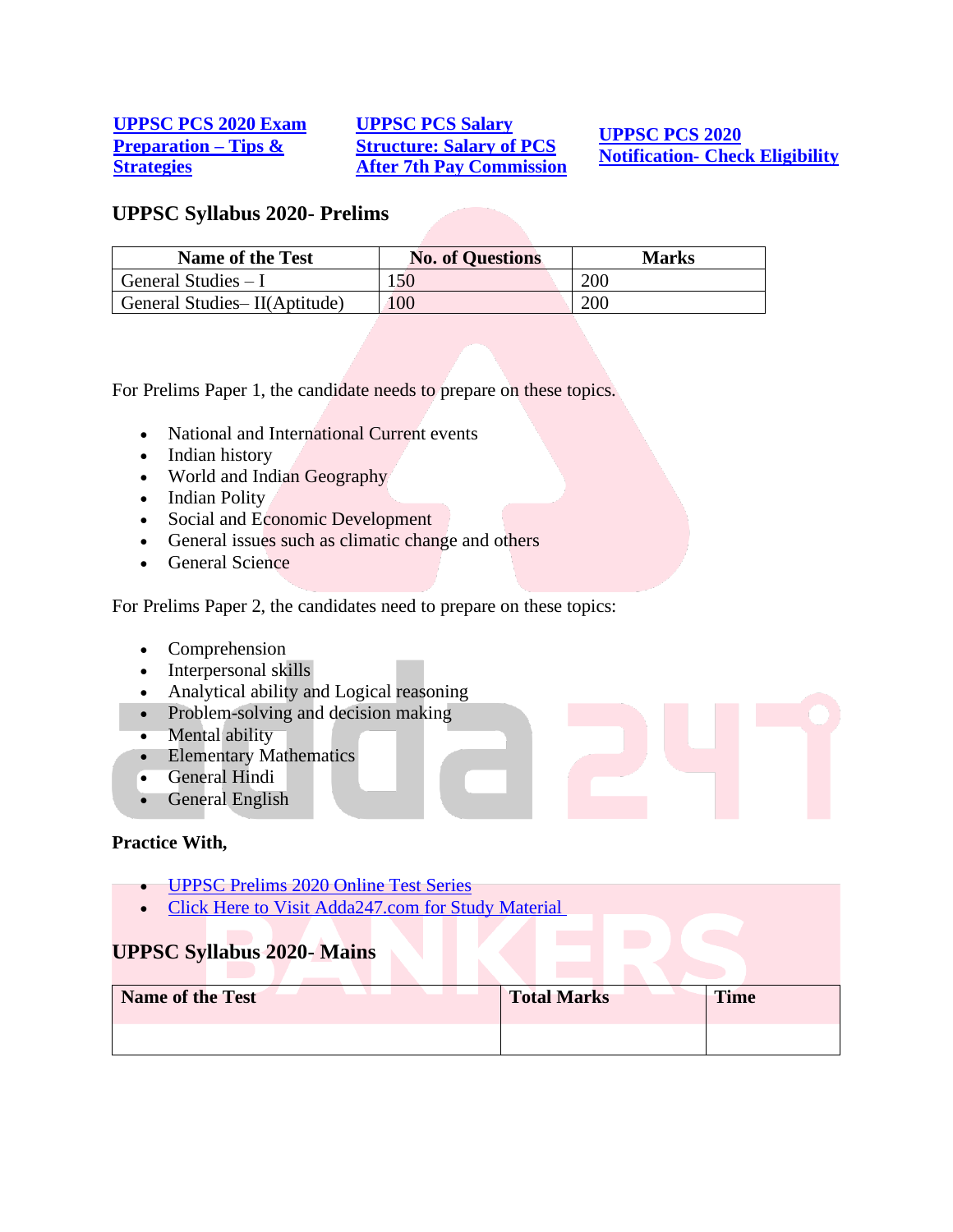| General Hindi               | 150  | 3 Hours |
|-----------------------------|------|---------|
| Essay                       | 150  | 3 Hours |
| General Studies - I         | 200  | 3 Hours |
| General Studies - II        | 200  | 3 Hours |
| General Studies - III       | 200  | 3 Hours |
| General Studies - IV        | 200  | 3 Hours |
| Optional Subject - Paper I  | 200  | 3 Hours |
| Optional Subject - Paper II | 200  | 3 Hours |
| <b>Total</b>                | 1500 |         |
|                             |      |         |
|                             |      |         |

The syllabus for the mains exam is divided as:

- 1. General Hindi
- 2. General English
- 3. General Studies Paper 1
- 4. General Studies Paper 2
- 5. General Studies Paper 3
- 6. General Studies Paper 3
- **General Studies – Paper 1**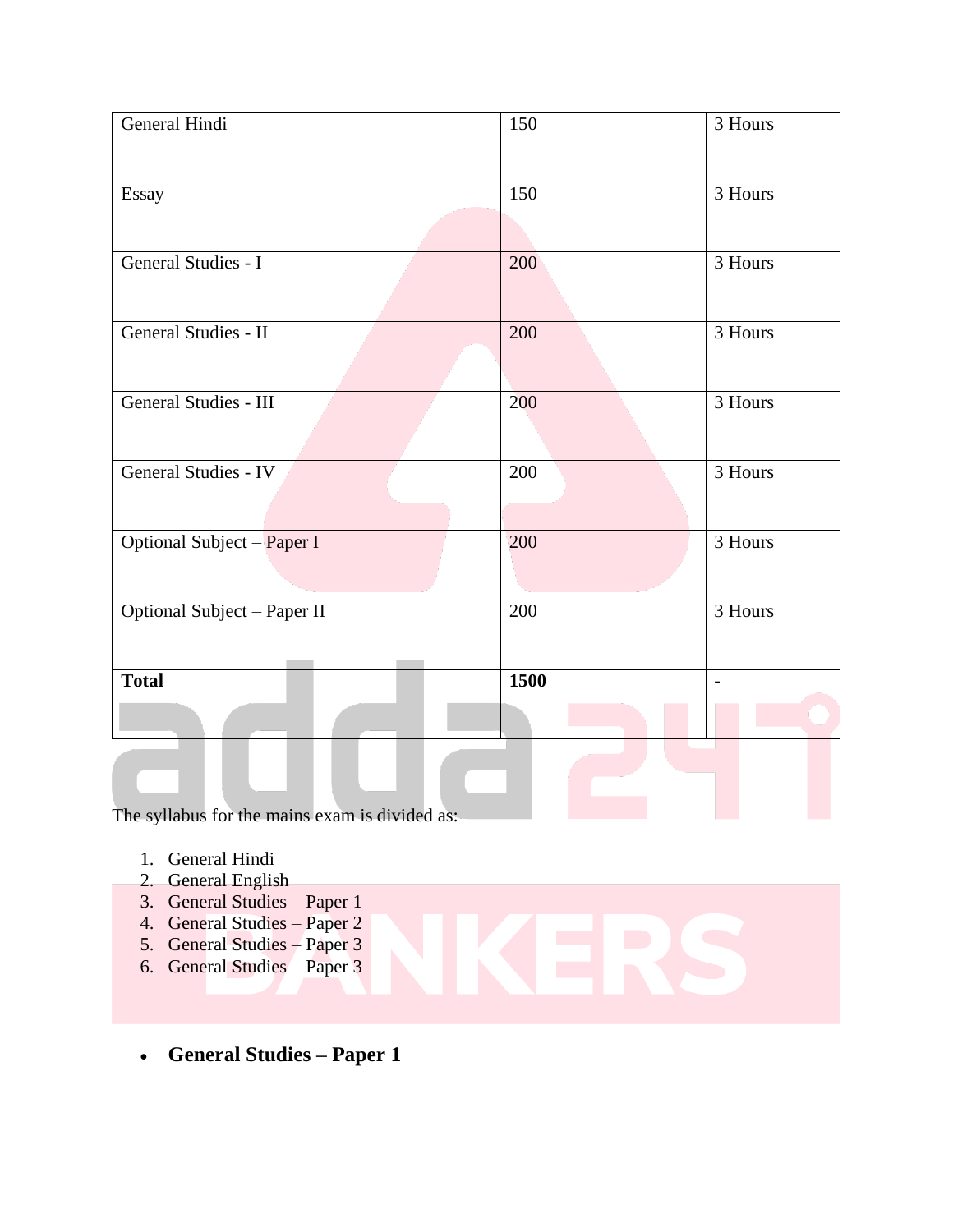The paper comprises of Indian cultural history, modern history, and also the World history. Apart from this, there are topics such as women's role in society, social empowerment, human migration to be covered. It is important to understand the meaning of globalization, privatization, and liberalization. The candidate should have good knowledge about the natural resources of the word, physical geography, and oceanic resources of India along with boundaries and frontiers. The paper also has questions about the history, culture, geography, and resources of Uttar Pradesh.

# • **General Studies - Paper 2**

This paper has some of the most important topics such as the Indian Constitution**,** responsibilities and functions of the States and the Union, parliament, structure of the Judiciary, and constitutional powers and functions. Apart from this, there are some very focused topics also such as financial relations, power separations, Government policies for development, the emergence of civil services, welfare schemes, and others. The candidate should also have knowledge about the relationship of India with neighboring countries, some important institutions across the world, and the administrative and judicial system of Uttar Pradesh.

| <b>How To Manage Mental</b>    | <b>Share Your Success</b> | Lockdown 2.0 – What are Red,                            |
|--------------------------------|---------------------------|---------------------------------------------------------|
| <b>Stress During Lockdown?</b> |                           | <b>Story And Inspire Others Orange and Green Zones?</b> |

# • **General Studies – Paper 3**

India's economic planning, issues of poverty, financial system, and budget are some of the major topics in this paper. Apart from this, the paper focuses majorly on topics such as major crops, food processing, land reforms, infrastructure, science and technology in India, environmental security, international security, disaster management, and so on. The candidate also needs to have detailed knowledge about the economy, agriculture, law, and other details of Uttar Pradesh.

# • **General Studies – Paper 4**

The last paper of General Studies in the Main examination of UPPSC consists of questions based on topics such as human interface and ethics, attitude, aptitude, emotional intelligence, Indian and world philosophers, values and ethics of public and civil services, and Governance probity. This can be one of the most challenging papers of all four because it also comprises of different case studies based on the topics in the paper. Hence, the candidate needs to prepare for the direct questions as well as case studies on the topics mentioned.

#### **[What is](https://www.bankersadda.com/what-is-mclr-and-its-impact-on-indian-economy/)  [MCLR?](https://www.bankersadda.com/what-is-mclr-and-its-impact-on-indian-economy/) [Bank Cheques: Different Types of Cheques](https://www.bankersadda.com/bank-cheques-different-types-of-cheques-and-its-features/)  [and its features](https://www.bankersadda.com/bank-cheques-different-types-of-cheques-and-its-features/) [What Are NBFC And Their](https://www.bankersadda.com/nbfcs-in-india-types-and-functions/)  [Functions](https://www.bankersadda.com/nbfcs-in-india-types-and-functions/)**

Cracking through the selection procedure of UPPSC is not an easy task, having a look at the vast syllabus that the candidates need to prepare. But with proper planning and strategies for preparation and following the right modules and guides can surely offer some help. Also, it is important to go through the GK books, newspapers, and other sources to stay updated with the latest happenings and other important details based on the topics. At the same time, practicing